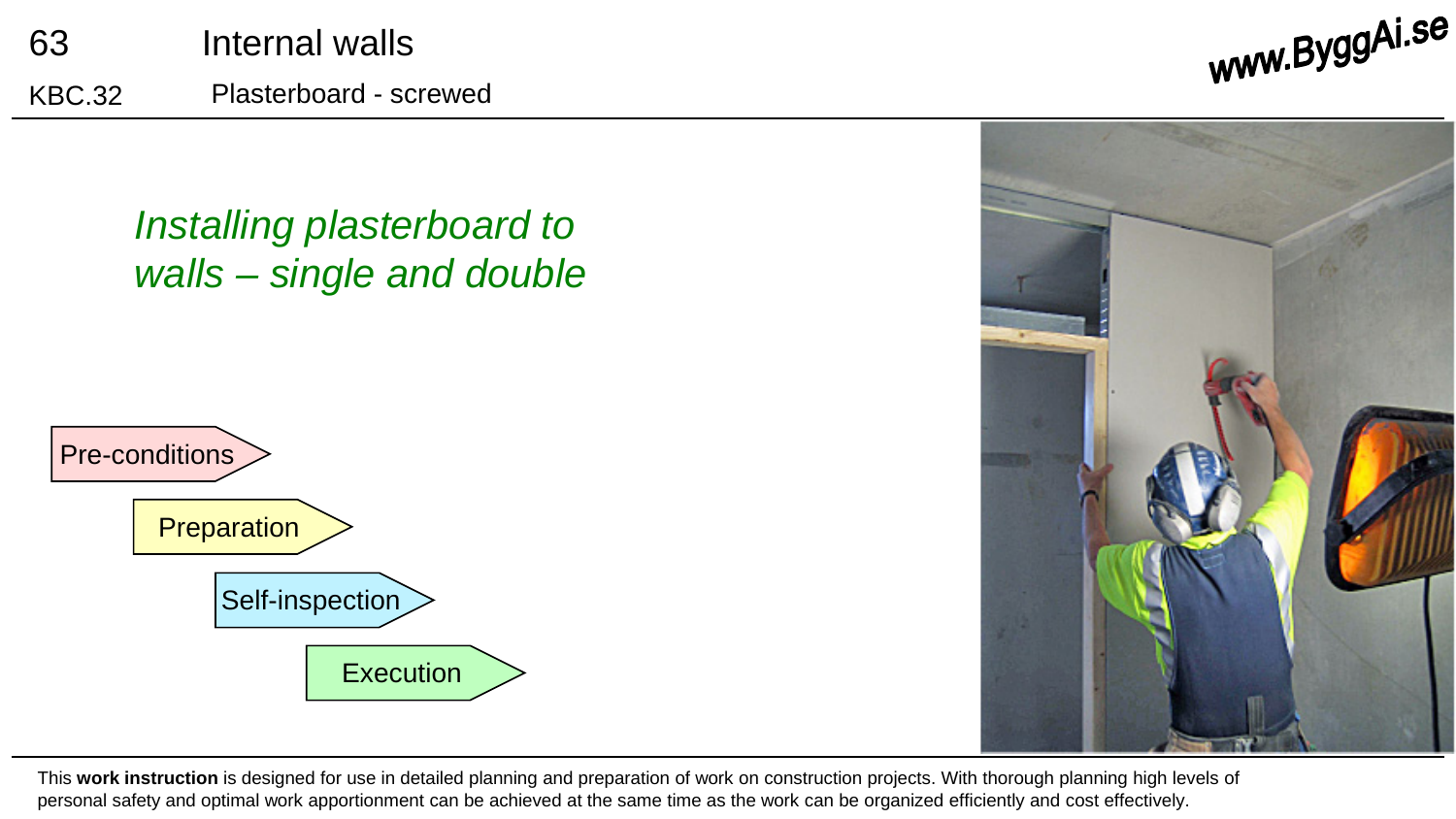# <span id="page-1-0"></span>Safety — Risk assessment

| Work activity & Problem                         | P   | $\mathsf{C}$ | $Risk = P^{\star}C$ | Action                            |
|-------------------------------------------------|-----|--------------|---------------------|-----------------------------------|
| Overloading, stretching                         | 10  | 50           | 500                 | Use transporting and lifting aids |
| Cluttered workplace = Twisting or fall injuries | 3   | 70           | 210                 | Regular tidying                   |
| Sawing and Drilling                             | 0,5 | 100          | 50                  |                                   |
|                                                 |     |              |                     |                                   |

|                   |           | Assessment of probability |                        |           | Assessment of consequences |                               |
|-------------------|-----------|---------------------------|------------------------|-----------|----------------------------|-------------------------------|
| Probability = $P$ | $P = 0.1$ | Very unlikely             | $(<$ 1 times/10 years) | $C = 0.5$ | Trifle                     |                               |
| $Consequence = C$ | $P = 1$   | Unlikelv                  | (1 times/10 years)     | $C=1$     | Tinv                       | (1 - 2 days sick leave)       |
| $Risk = P * C$    | $P = 3$   | Low probability           | (1 times/3 years)      | $C=5$     | Small                      | (3 - 7 days sick leave)       |
|                   | $P = 10$  | Relative probability      | (1 times/year)         | $C = 15$  | Tactile                    | ( 8 - 29<br>$ "$ $ \lambda$   |
|                   | $P = 30$  | Probable                  | (1 times/month)        | $C = 70$  | Severe                     | $ "$ $ \lambda$<br>$(30-299)$ |
|                   |           |                           |                        | $C = 500$ | Very severe                | $\cdot$ " $\cdot$ "<br>(>300  |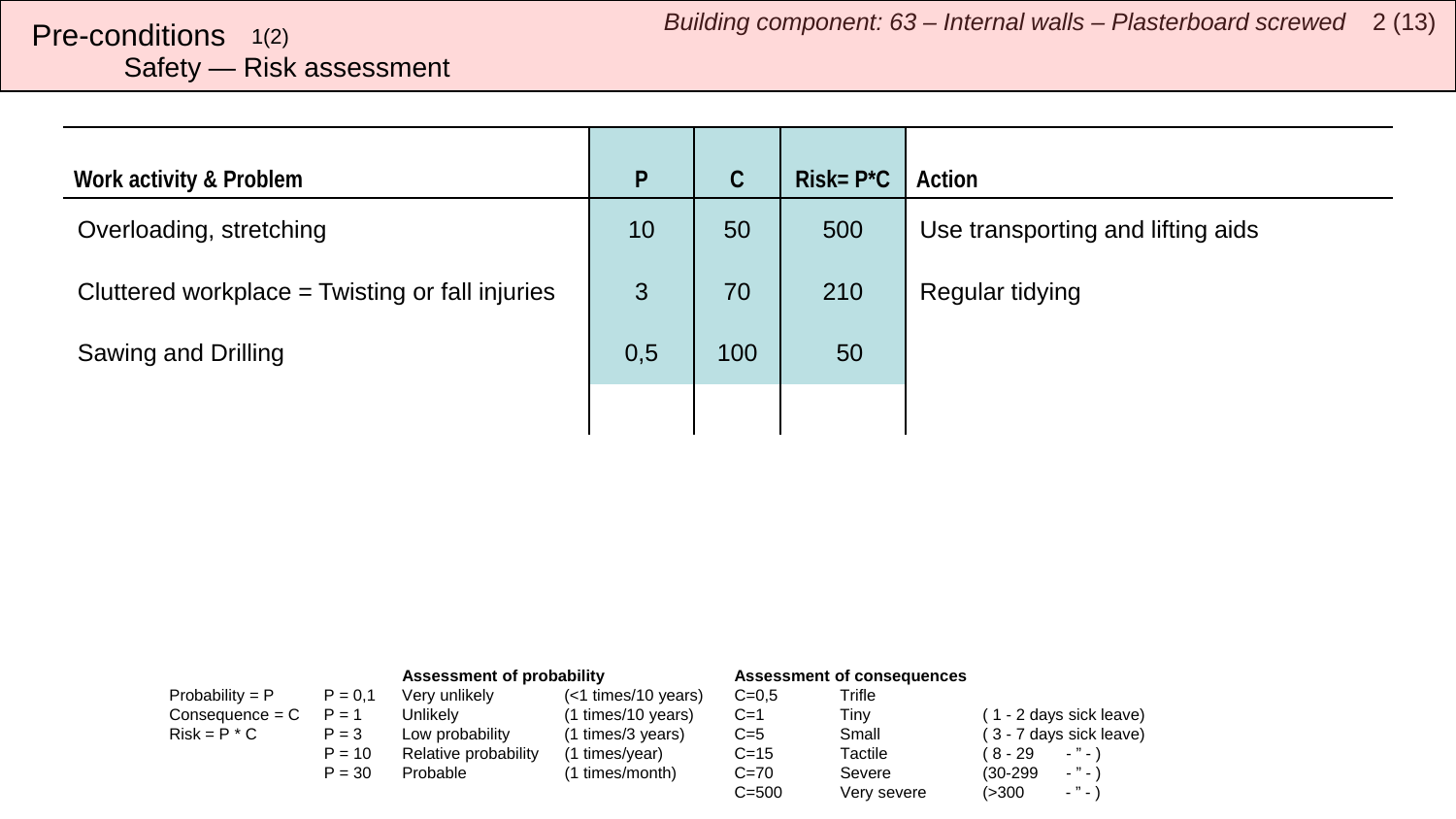*Text from the Working Environment Authority's brochure Safer Construction Work*

#### **Personal Protective Equipment** §**71**

Safety helmet and protective footwear should be used unless this is clearly unnecessary. Other personal protective equipment such as eye protection, hearing protection and gloves should be worn when required.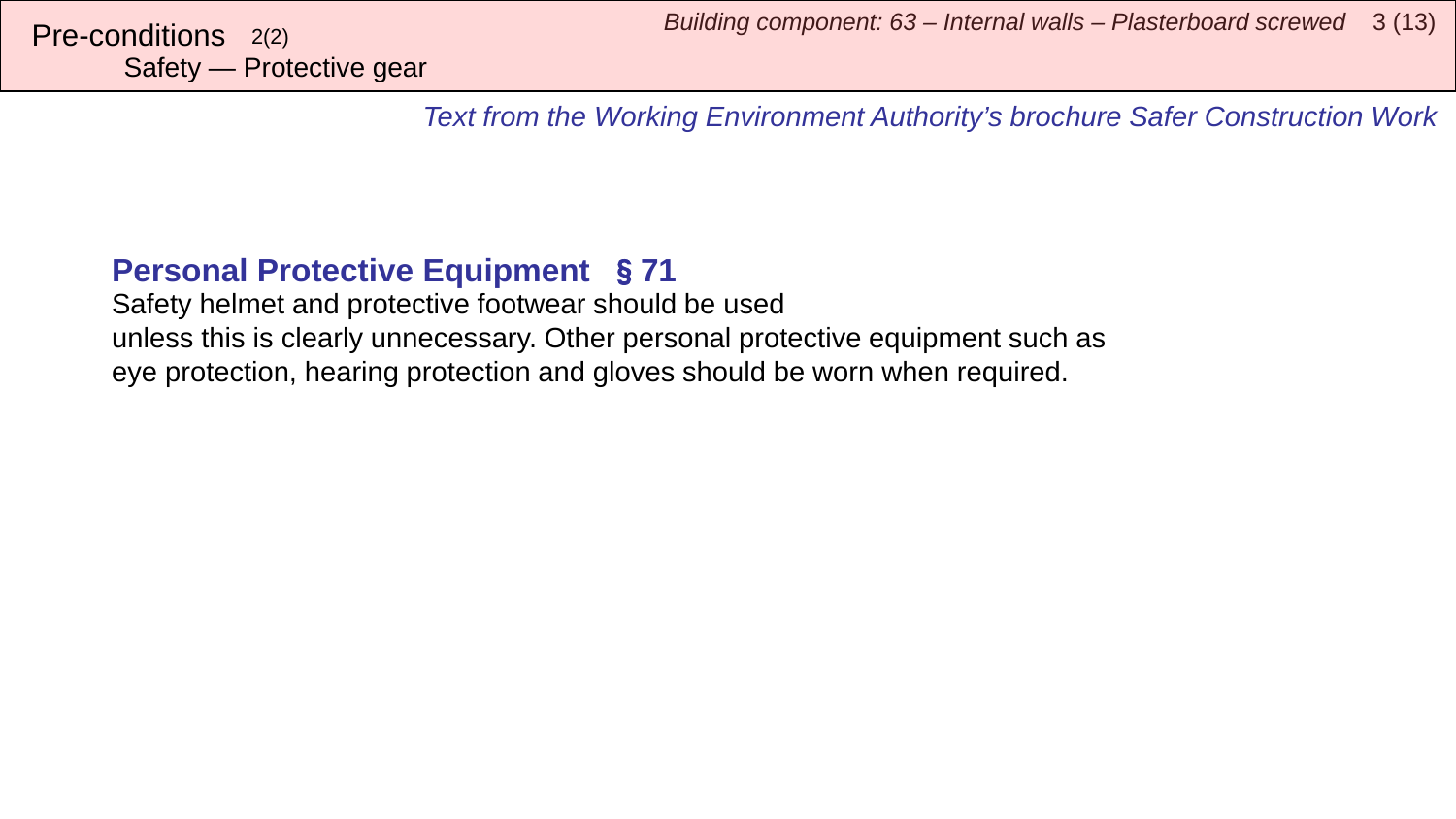#### <span id="page-3-0"></span>**Machinery and equipment**

- □ Screwdrivers, wire 10A □ Screw Machine □ Plaster knife
- □ Board Holder
- □ Foot Lift
- □ LevelL Carpenter's string □ Handsaw
- $\square$  Edge cutter
- $\Box$  Junction box drill
- $\square$  Junction box finder (Hole in One)
- $\square$  Two-step paso trestles  $\square$  Trestle with wide standing surface  $\square$  Distribution wagon □ Filler

 $\square$  Cables, junction boxes, lamps

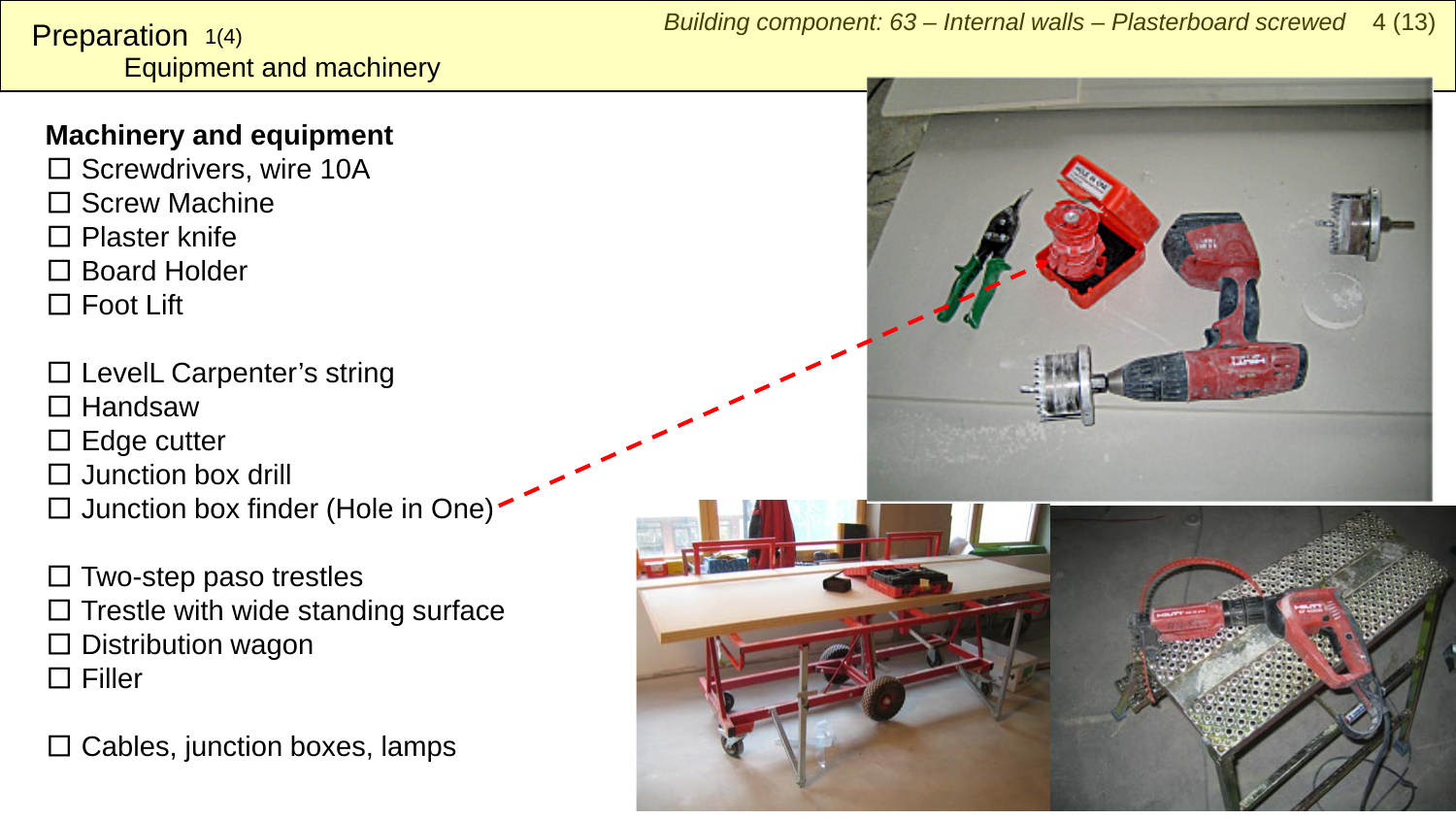#### **Materials Preparation**  $2(4)$

#### **Materials**

- $\square$  900 13 mm plasterboard
- $\square$  900 15 mm plasterboard to shaft
- $\square$  Screw for single and double plasterboard
- □ Inspection covers
- $\square$  Gypsum mortar
- $\square$  Tape

#### *Calculating material consumption plasterboard and screw.*

Do not forget to add for waste about 15 - 20% for gypsum.

**Number 900 plasterboard wall** = Running meter wall x number of teams (sum of both sides of the wall)

0,9 (board width)

#### **Number of screws in the first team - with two teams** Number of screws in the first team = approx 5 pcs/m2 wall side

#### **Number of screws in the first and second layers of plasterboard**

Number of screws for one layer of plasterboard and the other team laying two layers of plasterboard = approx 15 pcs/m2 wall side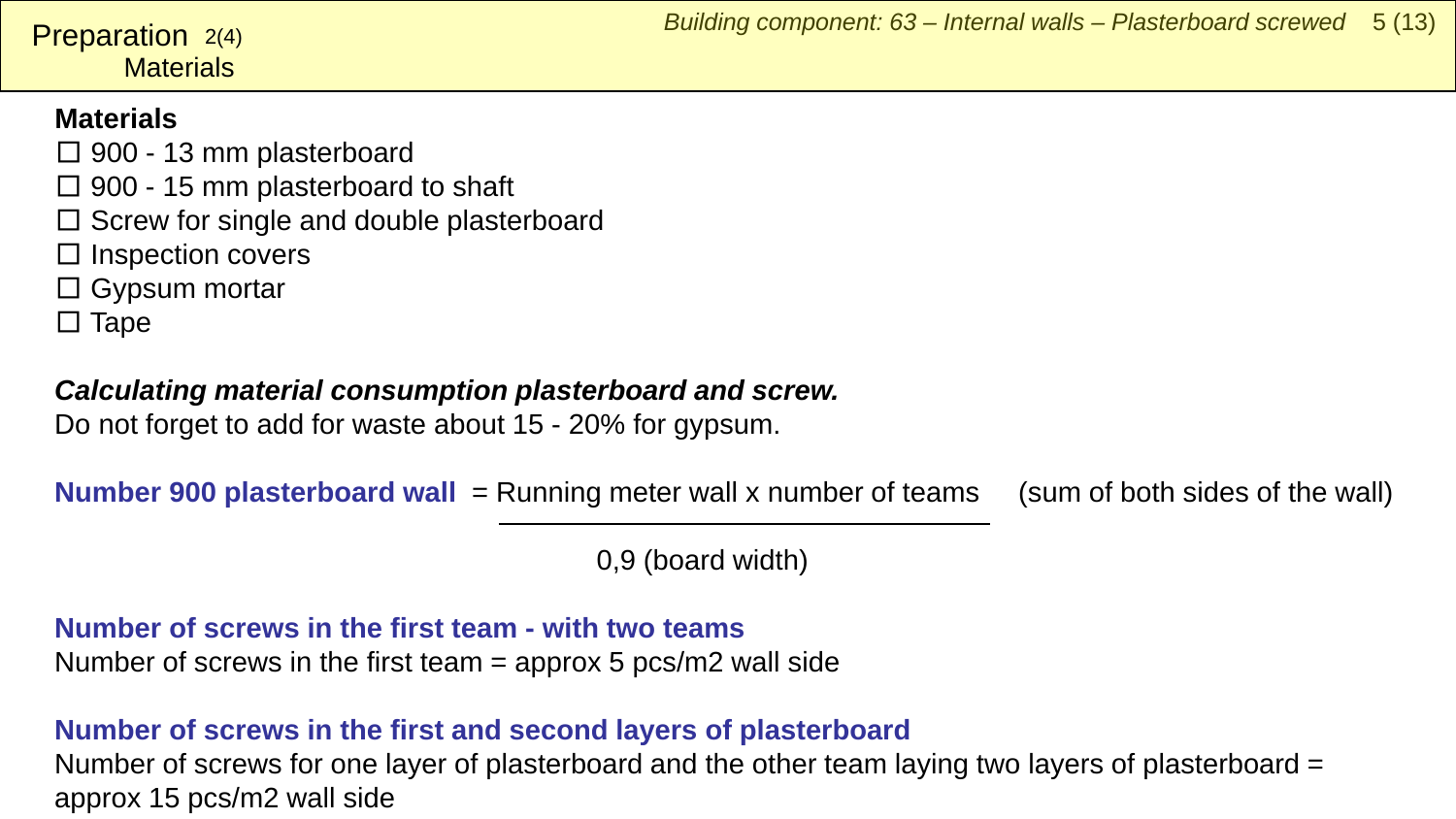Deliveries - logistics **Preparation**  $3(4)$ 

#### *Delivery and Storage*

Plasterboard can be exposed to mold attack in damp conditions. Transport must be carried out with enclosed vehicles so that the plasterboard is dry after transport regardless of the weather.

Order plastic sealed packages. Storage indoors should be in heated spaces or normal cold storage. Short intermediate storage of dry boards under a tarpaulin on a hard surface can be permitted for a maximum of 2 days. Plastic sealed packages can be stored longer under a tarpaulin on a hard surface.

Storage under tarpaulins on non-paved areas (eg. plain land) should be avoided. If it has to be done it shall be ensured that the packets are protected against soil moisture and ground contact.

When stored more than 1-2 days then the packages should be of sealed plastic.

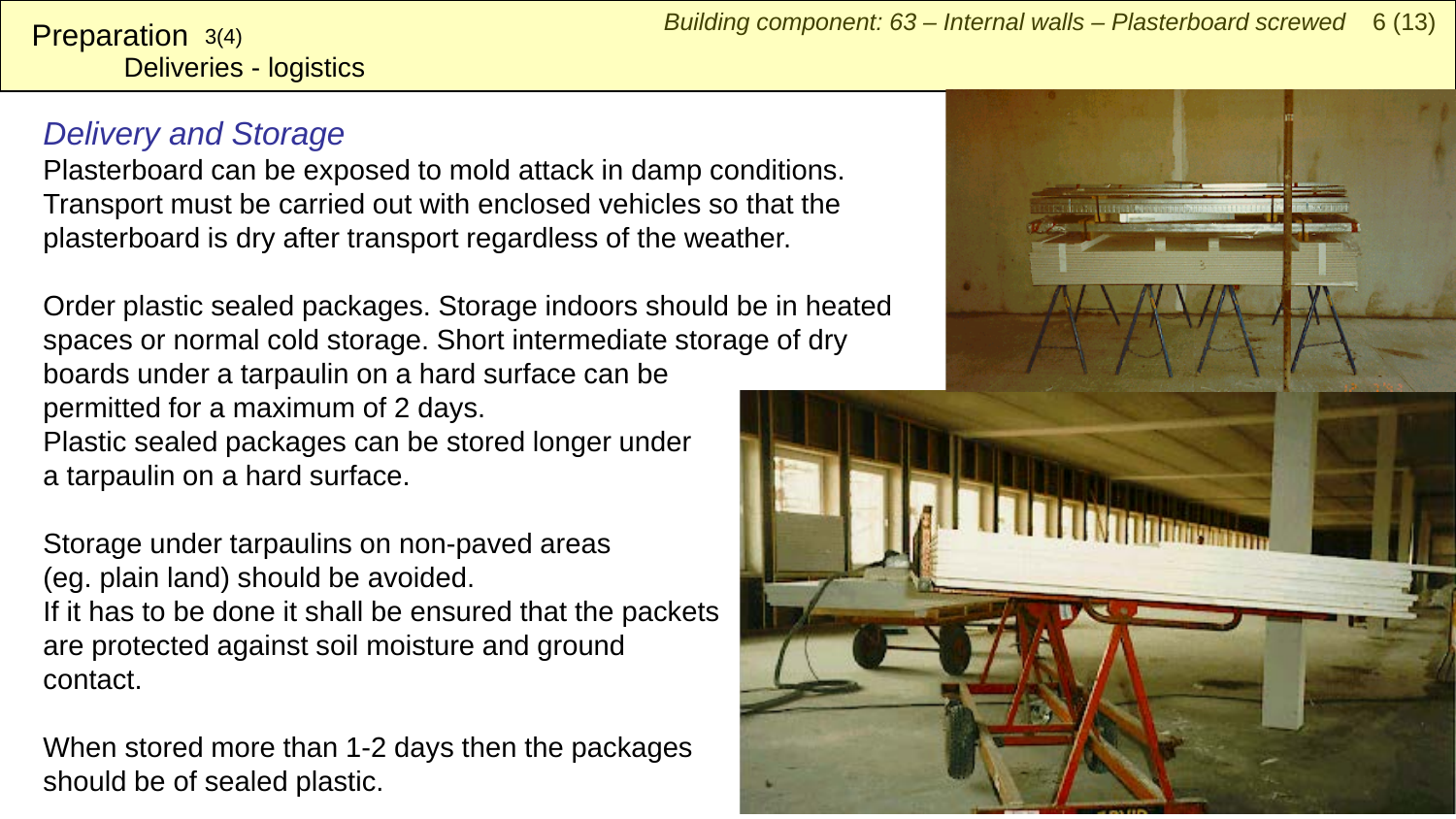Deliveries - logistics Preparation 4(4)

#### *Off-site transfers of waste materials*

15-20 % of the plasterboard goes to the dump. Plan the handling and sorting of waste in order to minimize costs.

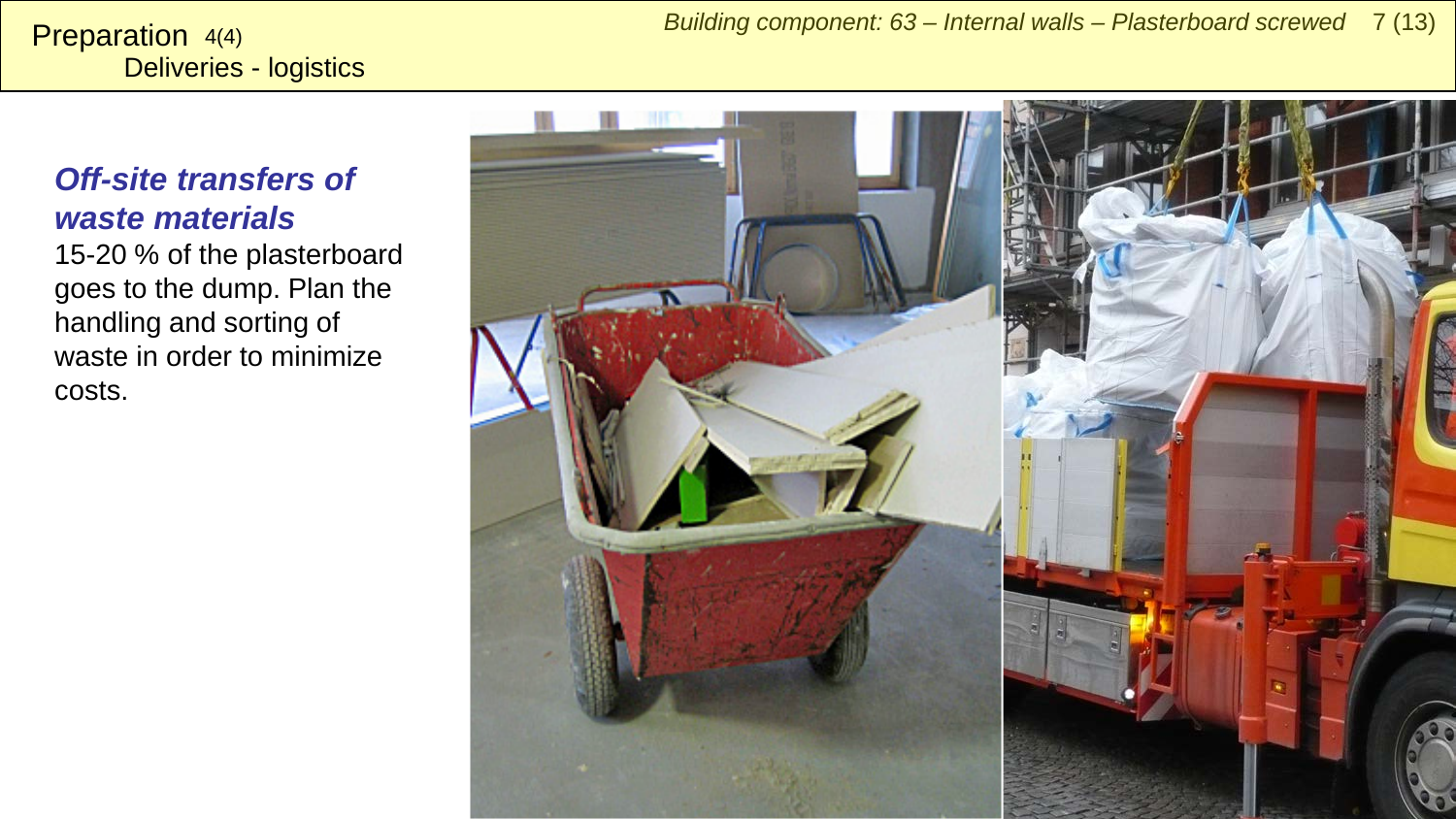#### <span id="page-7-0"></span>Template & instructions Self-inspection 1(2)

| <b>No</b>      | <b>Check</b>        | <b>Method or equipment</b>                | <b>Frequency</b> | <b>Result</b> | <b>Date</b><br><b>Signature</b> | <b>Deviation/Remedy</b><br>Approval/Non-A |
|----------------|---------------------|-------------------------------------------|------------------|---------------|---------------------------------|-------------------------------------------|
| $\mathbf{1}$   | Frame studding      | Right dimensions and joist spacing        |                  |               |                                 |                                           |
| $\overline{2}$ | Noggins             | Reinforcements                            |                  |               |                                 |                                           |
| $\mathbf{3}$   | Plasterboard Team 1 |                                           |                  |               |                                 |                                           |
| $\overline{4}$ | Insulation          | Right size and quality                    |                  |               |                                 |                                           |
| 5              | Plasterboard Team 2 | Jointing/splicing displacement<br>>400 mm |                  |               |                                 |                                           |
| $6\phantom{1}$ | Plastic Foil        |                                           |                  |               |                                 |                                           |
| $\overline{7}$ | Seals, penetrations | Sealing of the junction boxes             |                  |               |                                 |                                           |
| 8              |                     |                                           |                  |               |                                 |                                           |
| 9              |                     |                                           |                  |               |                                 |                                           |
| 10             |                     |                                           |                  |               |                                 |                                           |
| 11             |                     |                                           |                  |               |                                 |                                           |
|                |                     |                                           |                  |               |                                 |                                           |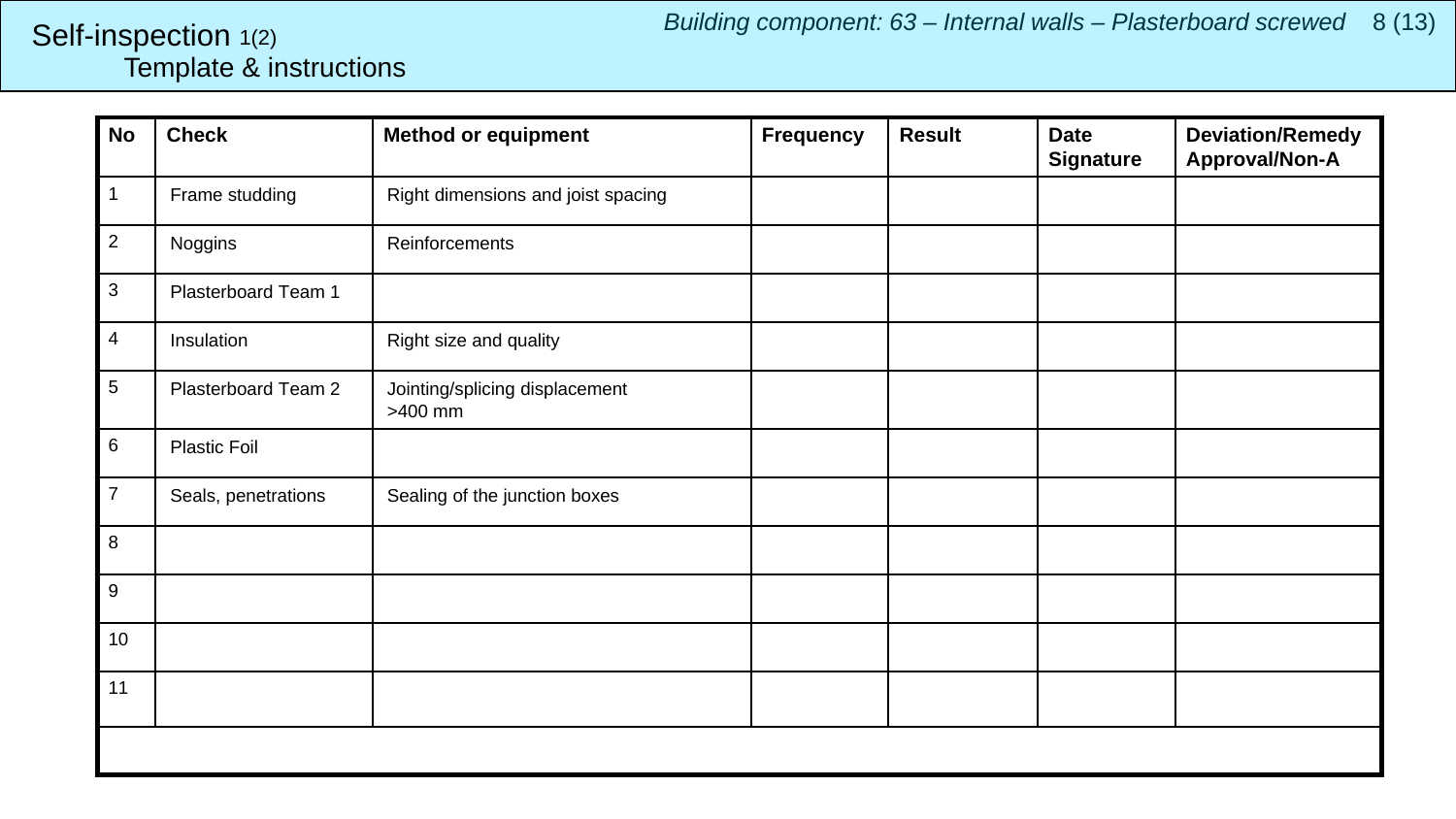#### Key points Self-inspection  $2(2)$

### **Quality criteria for the project and the product**

- Study Drawings, Specifications and Inspection planning
- Think through the alternative **methods of production** and handling of materials, tools etc. that can meet the requirements



### *Pay particular attention to*

- Fix the boards, perform jointing and connections as described in the Specification and in accordance with the Manufacturer's instructions
- Do not mount damaged sheets
- Plaster ceilings normally installed before the plaster on the walls
- Specific sound or fire requirements apply in some cases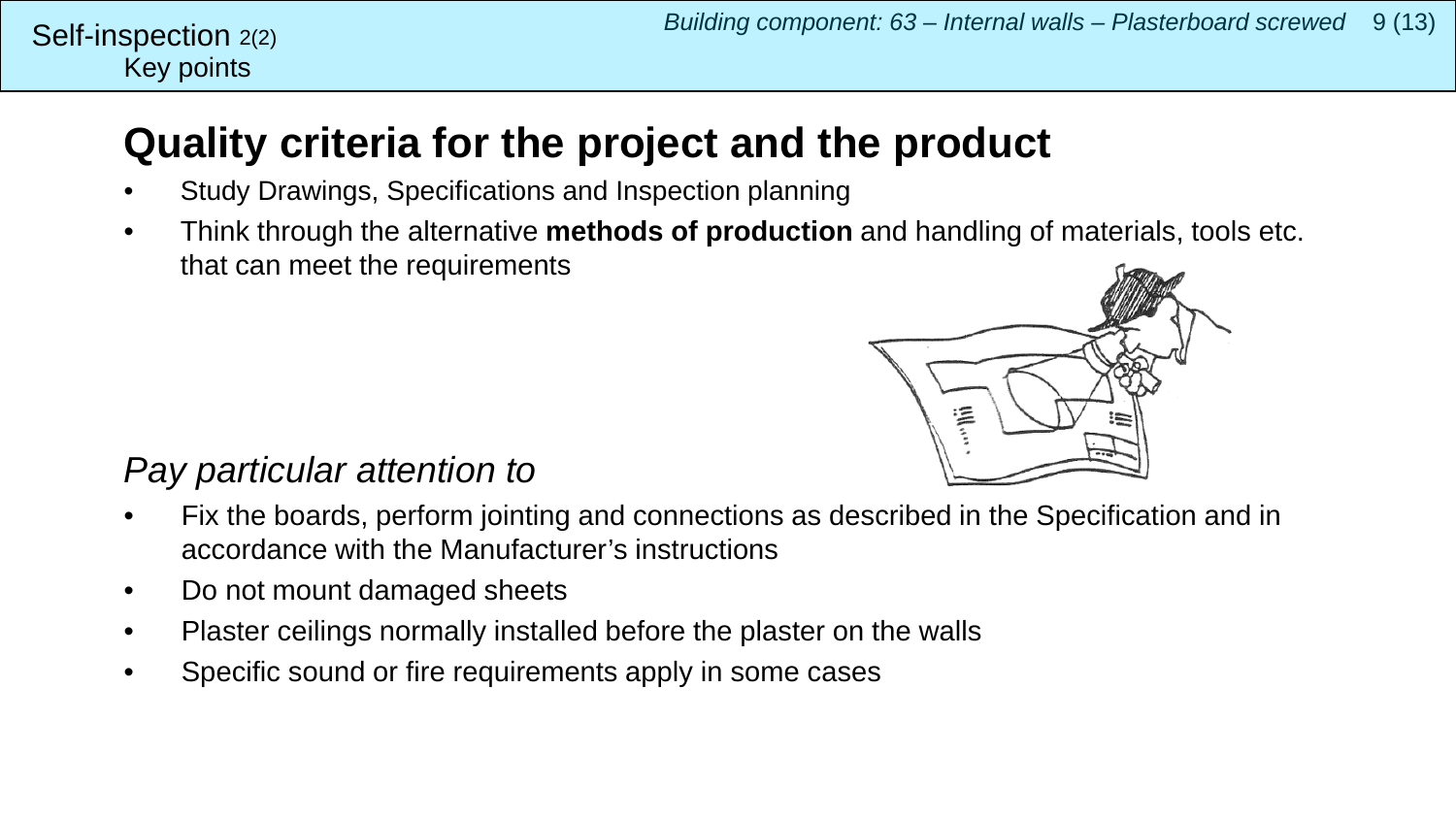#### <span id="page-9-0"></span>Work activity 1(4)

#### *Mounting the first layer - single plasterboard.*

The boards can be mounted vertically or horizontally. Horizontal mounting can be deployed when the board width suits the wall height or for very high walls.

Plasterboard to walls should be raised 5-10 mm from the floor. For this activity, there are special tools that also keeps the boards in place - Board Holders, as shown.

The board is pressed against the stud base and lifted towards the ceiling and fastened with screws.

#### *Two teams plaster boarding*

For walls with double gypsum boards the innermost board is separated 5-10 mm from the floor, ceiling and adjoining walls  $s\ddot{o}$ . that there is space for the acoustic seal.

The gypsum boards are mounted in the traditional way with staggered joints.

#### *No joints = overlapping*

Boards must not be jointed (= jointed ) says the AMA. It can sometime be tricky.

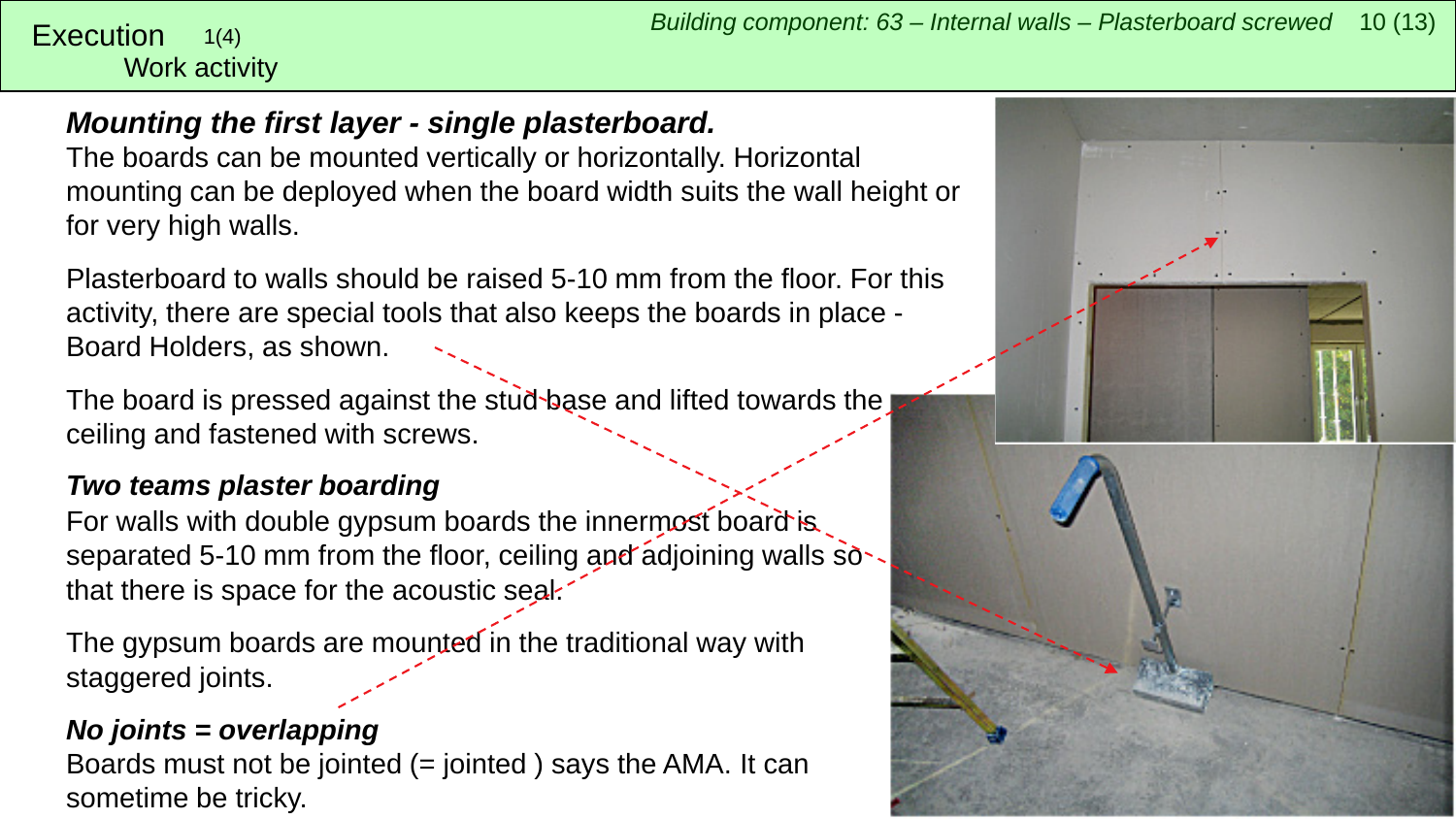*Building component: 63 – Internal walls – Plasterboard screwed* <sup>11</sup> (13) Execution 2(4)

## Work activity

*Do not saw – preferably cut* By cutting the plasterboards with a knife and breaking instead of cutting you avoid a lot of plaster dust.

The edges may be sanded which creates some small crumbs.



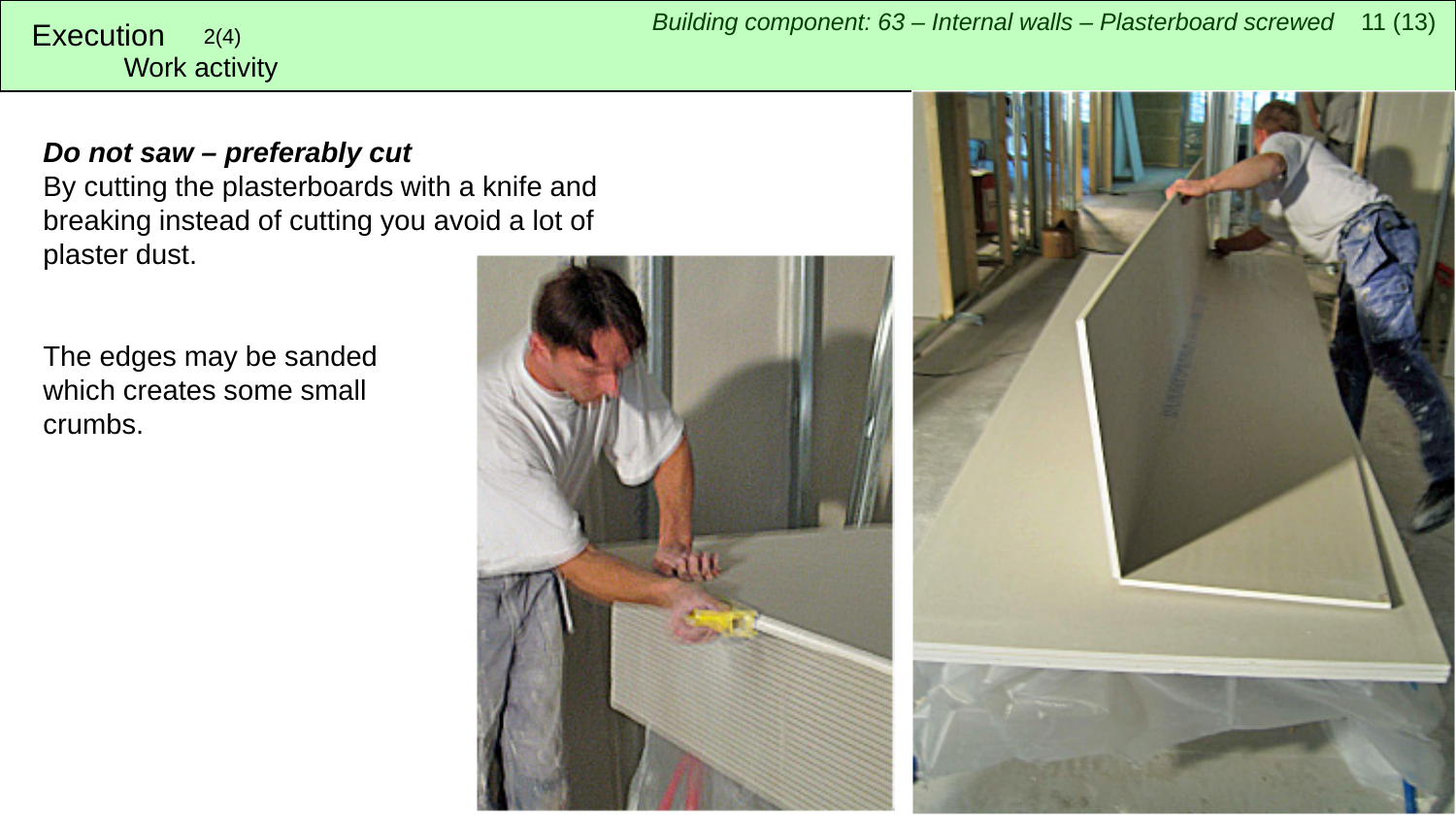# Work activity

*Mounting the second layer - double plasterboard***.**

Before doubling can be performed, the installers must have time to install their conduits - such as: electricity, HS (heat and sanitation), ventilation, control and regulation system. In addition, some walls shall be insulated.

When installing the second plasterboard layer it is necessary to drill holes for electricians boxes - so they do not disappear... There are tools such as: Hole in one, a transmitter (placed in the box) which together with a receiver allows you to drill accurately with a junction box drill. See the picture below.